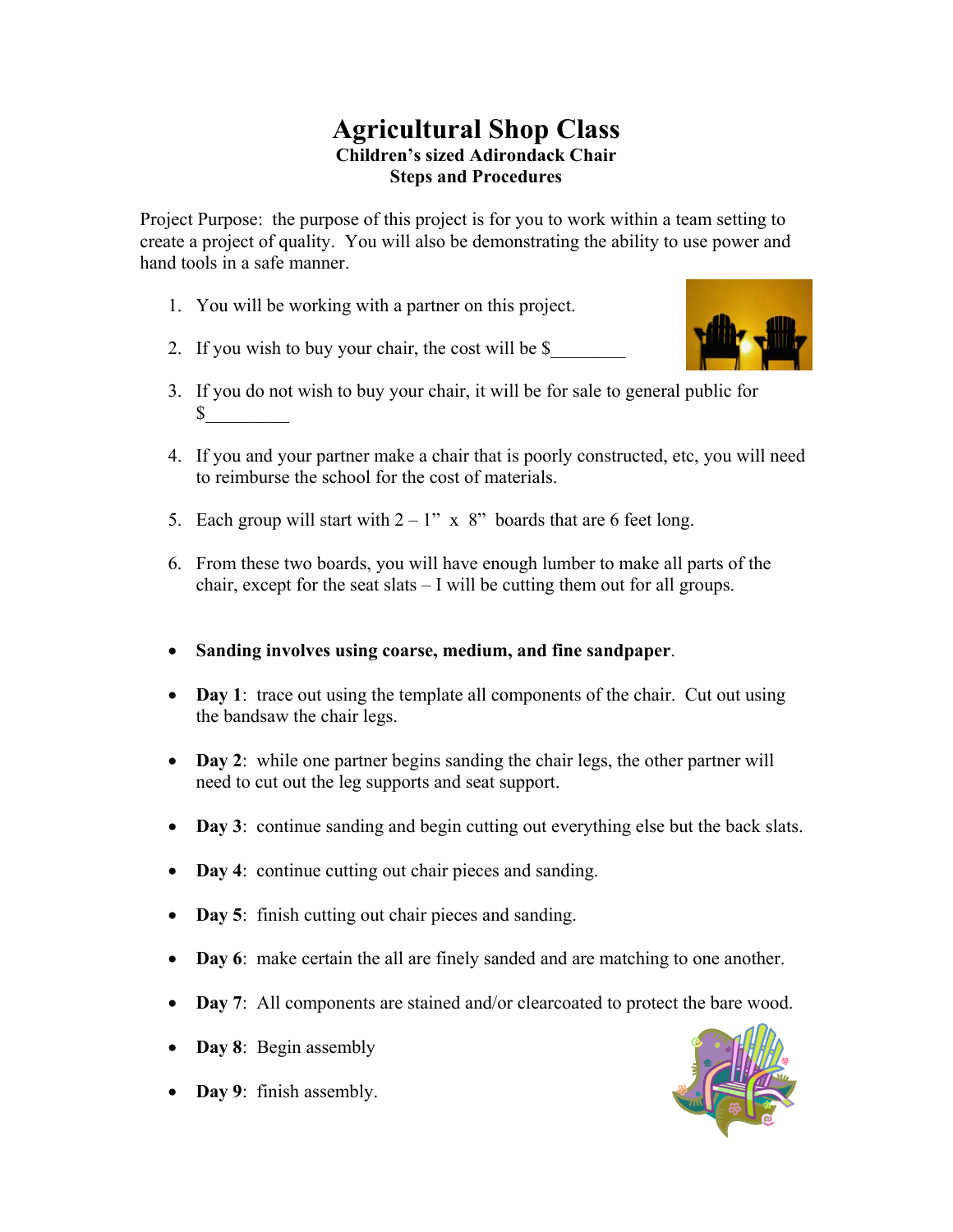## **Roland-Story Agriculture Education Agriculture Shop Class Evaluation – Adirondack Chair**

Name

| <b>Evaluation</b><br>Criteria | 4-Excellent                             | $3 -$ Above<br>Average                             | $2 - Average$                             | 1-Below<br>Average                          |
|-------------------------------|-----------------------------------------|----------------------------------------------------|-------------------------------------------|---------------------------------------------|
| Length                        | Correct length                          | $\frac{1}{4}$ to 1/8 inch off                      | $\frac{1}{2}$ to $\frac{1}{4}$ inch off   | More than $\frac{1}{2}$<br>inch off         |
| Width                         | Correct width                           | $\frac{1}{4}$ to 1/8 inch off                      | $\frac{1}{2}$ to $\frac{1}{4}$ inch off   | More than $\frac{1}{2}$<br>inch off         |
| Finish                        | Very smooth and<br>free of defects      | Smooth with<br>some defects                        | Rough with<br>defects                     | Rough with splits                           |
| Appearance                    | Even with<br>correctly applied<br>stain | Slightly uneven<br>with correctly<br>applied stain | Uneven with<br>correctly applied<br>stain | Uneven with<br>stain applied<br>incorrectly |
| Drilling                      | Centered with no<br>splits              | Centered with<br>less than 2 splits                | 3 to 5 splits                             | More than 5<br>splits                       |

**Questions to answer on the reverse side.**